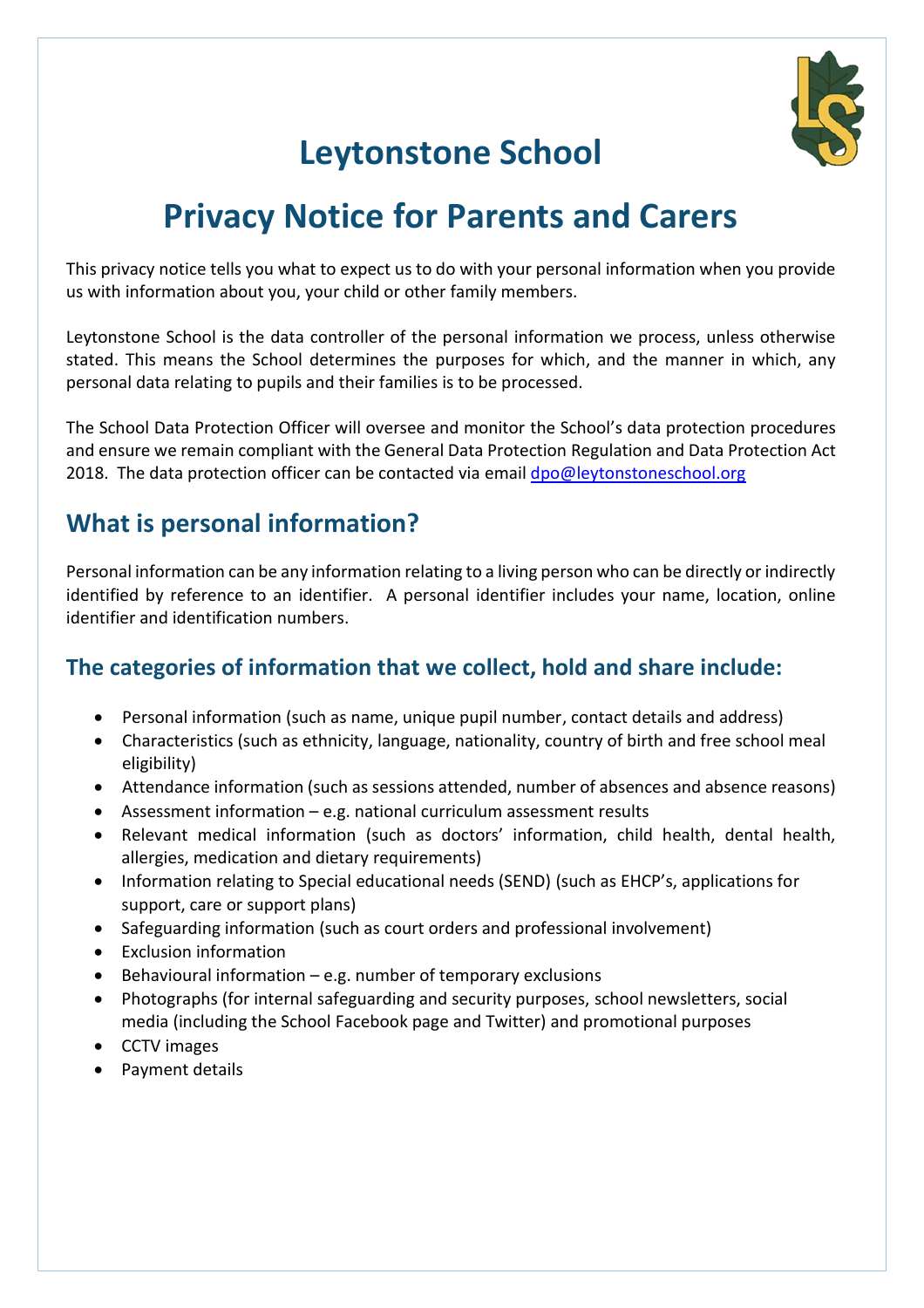## **What is 'Special Category' personal information?**

Some information is 'special' and needs more protection due to its sensitivity. It's often information you would not want widely known and is very personal to you. This is likely to include anything that can reveal your:

- sexuality and sexual health
- religious or philosophical beliefs
- ethnicity
- physical or mental health
- trade union membership
- political opinion
- genetic/biometric data

## **Why we collect and use your information**

We use the pupil data:

- to support pupil learning
- to monitor and report on pupil attainment progress
- to provide appropriate pastoral and medical care
- to assess the quality of the School services
- to safeguard pupils
- for research purposes
- to inform you about events and other things happening in the School
- to comply with the law regarding data sharing

#### **The lawful basis on which we use this information**

Leytonstone School holds the legal right to collect and use personal data relating to pupils and their families, and we may also receive information regarding them from their previous school, Local Authority and/or Department for Education (DfE). We collect and use personal data in order to meet legal requirements and legitimate interests set out in the GDPR and Data Protection Act 2018.

Generally, we collect and use personal information where:

- you have given consent
- you have entered into a contract with us
- it's necessary to perform the School statutory duties
- it's necessary to protect someone in an emergency
- it's required by law (e.g Education Act 1996)
- It's necessary for legal cases
- It's necessary for archiving, research or statistical purposes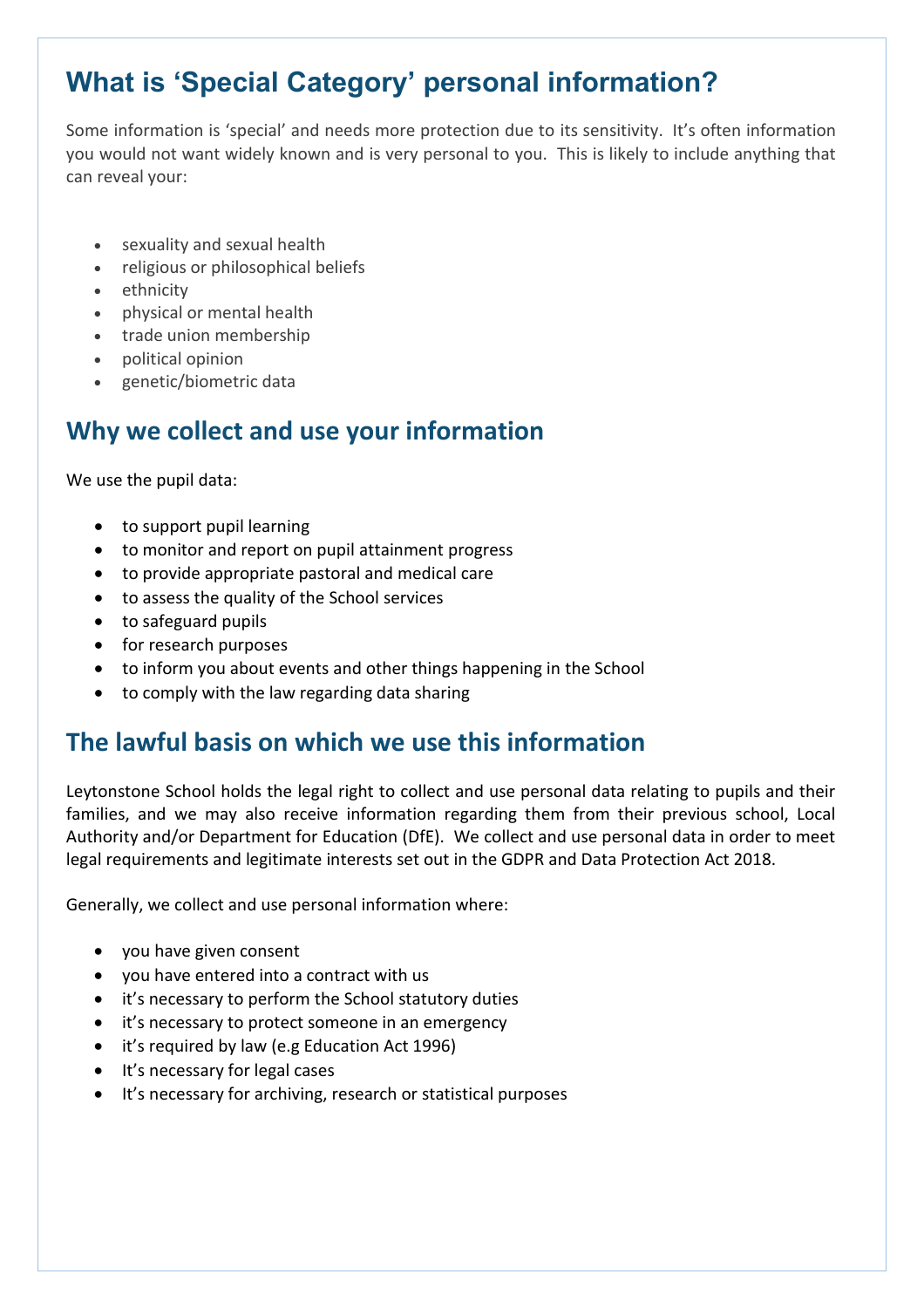Whilst the majority of the personal data you provide to the School is mandatory, some is provided on a voluntary basis. When collecting data, the School will inform you whether you are required to provide this data or if your consent is needed. Where consent is required, the School will provide you with specific and explicit information with regards to the reasons the data is being collected and how the data will be used.

In circumstances where the School have consent to use your personal information, you have the right to remove it at any time. If you want to remove your consent, contact the School data protection officer at [dpo@leytonstoneschool.org](mailto:dpo@leytonstoneschool.org)

### **How long is your data stored for?**

We hold data relating to pupils at Leytonstone School and their families in line with the School's data retention policy and in compliance with the GDPR and Data Protection Act 2018.

#### **Who we share pupil information with?**

Leytonstone School is required to share pupils' data with the DfE on a statutory basis.

The National Pupil Database (NPD) is managed by the DfE and contains information about pupils in schools in England. Leytonstone School is required by law to provide information about the School pupils to the DfE as part of statutory data collections, such as the School census; some of this information is then stored in the NPD. The DfE may share information about the School pupils from the NPD with third parties who promote the education or wellbeing of children in England by:

- Conducting research or analysis
- Producing statistics
- Providing information, advice or guidance

The DfE has robust processes in place to ensure the confidentiality of any data shared from the NPD is maintained. To contact DfE:<https://www.gov.uk/contact-dfe>

Leytonstone School routinely shares pupil's information with:

- schools that the pupil's attend after leaving us
- the local authority including commissioned providers of local authority services
- the Department for Education (DfE)
- the National Health Service (NHS)
- the School Nurse
- Ofsted
- Educators and examining bodies
- Suppliers and service providers to enable them to provide the service we have contracted them for
- Central and local government
- The School auditors
- Survey and research organisations
- Health authorities
- Security organisations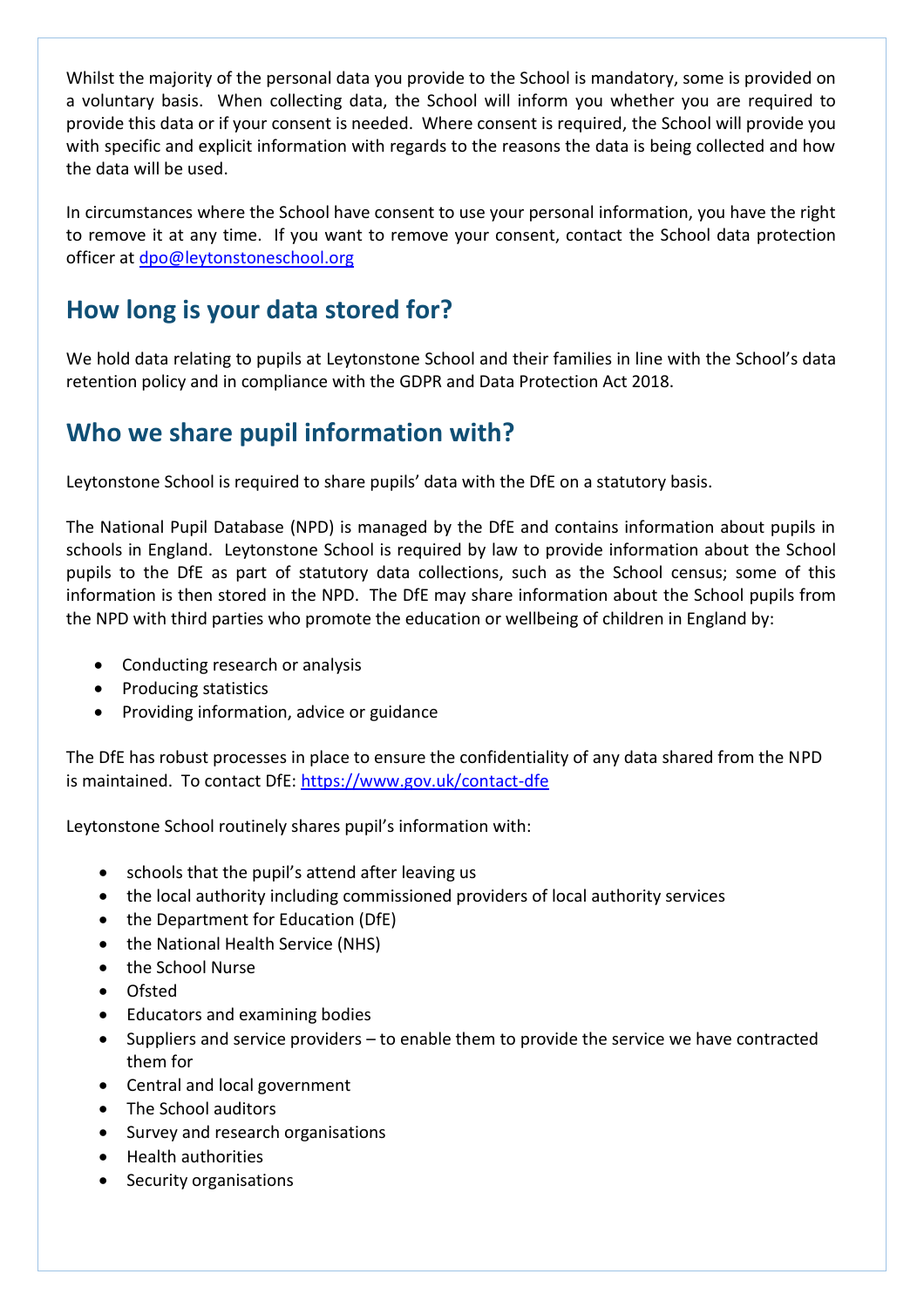- Health and social welfare organisations
- Professional advisers and consultants
- Charities and voluntary organisations
- Police forces, courts, tribunals
- Professional bodies

We do not share information about the School pupils with anyone without consent unless the law and the School policies allow us to do so.

Where we transfer personal data to a country or territory outside the European Economic Area, we will do so in accordance with data protection law.

## **Youth support services Pupils aged 13+**

Once the School pupils reach the age of 13, we also pass pupil information to the School local authority and / or provider of youth support services as they have responsibilities in relation to the education or training of 13-19-year olds under section 507B of the Education Act 1996.

This enables them to provide services as follows:

- youth support services
- careers advisers

A parent or guardian can request that **only** their child's name, address and date of birth is passed to their local authority or provider of youth support services by informing us. This right is transferred to the child / pupil once he/she reaches the age 16.

#### **Pupils aged 16+**

We will also share certain information about pupils aged 16+ with the School local authority and / or provider of youth support services as they have responsibilities in relation to the education or training of 13-19-year olds under section 507B of the Education Act 1996.

This enables them to provide services as follows:

- post-16 education and training providers
- youth support services
- careers advisers

## **Your Rights**

#### **Your right of access**

You have the right to ask us for copies of your personal information. This right always applies and is commonly known as making a 'subject access request'. There are some exemptions, which means you may not always receive all the information we process, for example, if information is likely to cause serious harm to the physical or mental health or condition of you or any other person.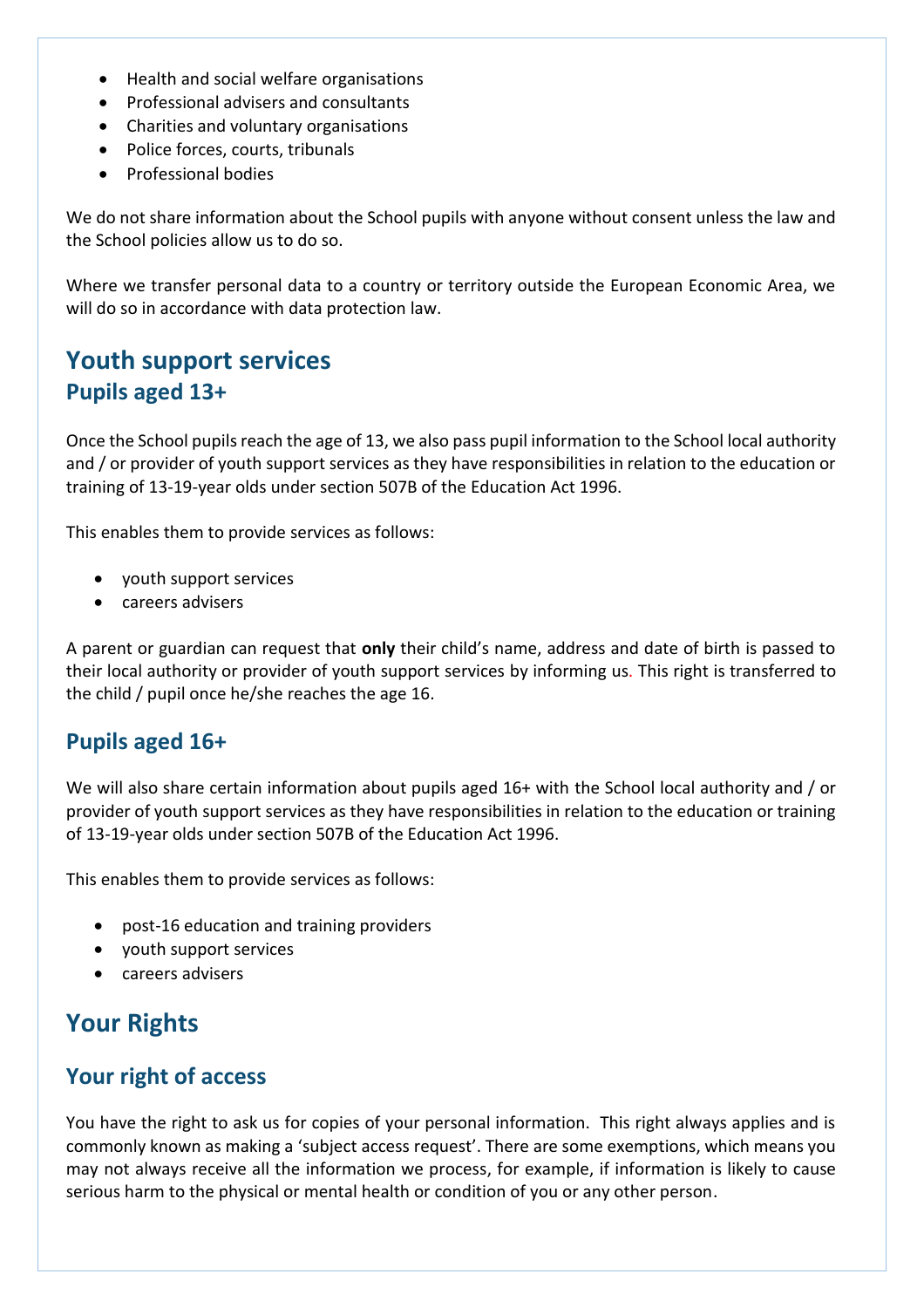Information relating to or provided by a third person who has not consented to the disclosure, including images removed or obscured may not be disclosed. If the School can't give you some or any of the information, the School will tell you why.

If you make a subject access request, and if we do hold information about you or your child we will:

- Give you a description of it
- Tell you why we are holding and processing it, and how long we will keep it for
- Explain where we got it from, if not from you or your child
- Tell you who it has been, or will be shared with
- Let you know whether any automated decision-making is being applied to the data, and any consequences of this
- Give you a copy of the information in an intelligible form

To make a request for your personal information, or be given access to your child's educational record, please contact [dpo@leytonstoneschool.org](mailto:dpo@leytonstoneschool.org) clearly stating:

- Your name and contact details
- The Information you want
- Any details or relevant dates that will help us process your request.

#### **You also have the right to:**

- object to processing of personal data in some circumstances.
- prevent processing for the purpose of direct marketing
- object to decisions being taken by automated means
- in certain circumstances, have inaccurate personal data rectified, blocked, erased or destroyed; and
- claim compensation for damages caused by a breach of the Data Protection Regulation

#### **How we use cookies**

A cookie is a small file which asks permission to be placed on your computer's hard drive. Once you agree, the file is added, and the cookie helps analyse web traffic or lets you know when you visit a particular site. Cookies allow web applications to respond to you as an individual. The web application can tailor its operations to your needs, likes and dislikes by gathering and remembering information about your preferences.

We use traffic log cookies to identify which pages are being used. This helps us analyse data about web page traffic and improve the School website in order to tailor it to customer needs. We only use this information for statistical analysis purposes and then the data is removed from the system.

Overall, cookies help us provide you with a better website, by enabling us to monitor which pages you find useful and which you do not. A cookie in no way gives us access to your computer or any information about you, other than the data you choose to share with us.